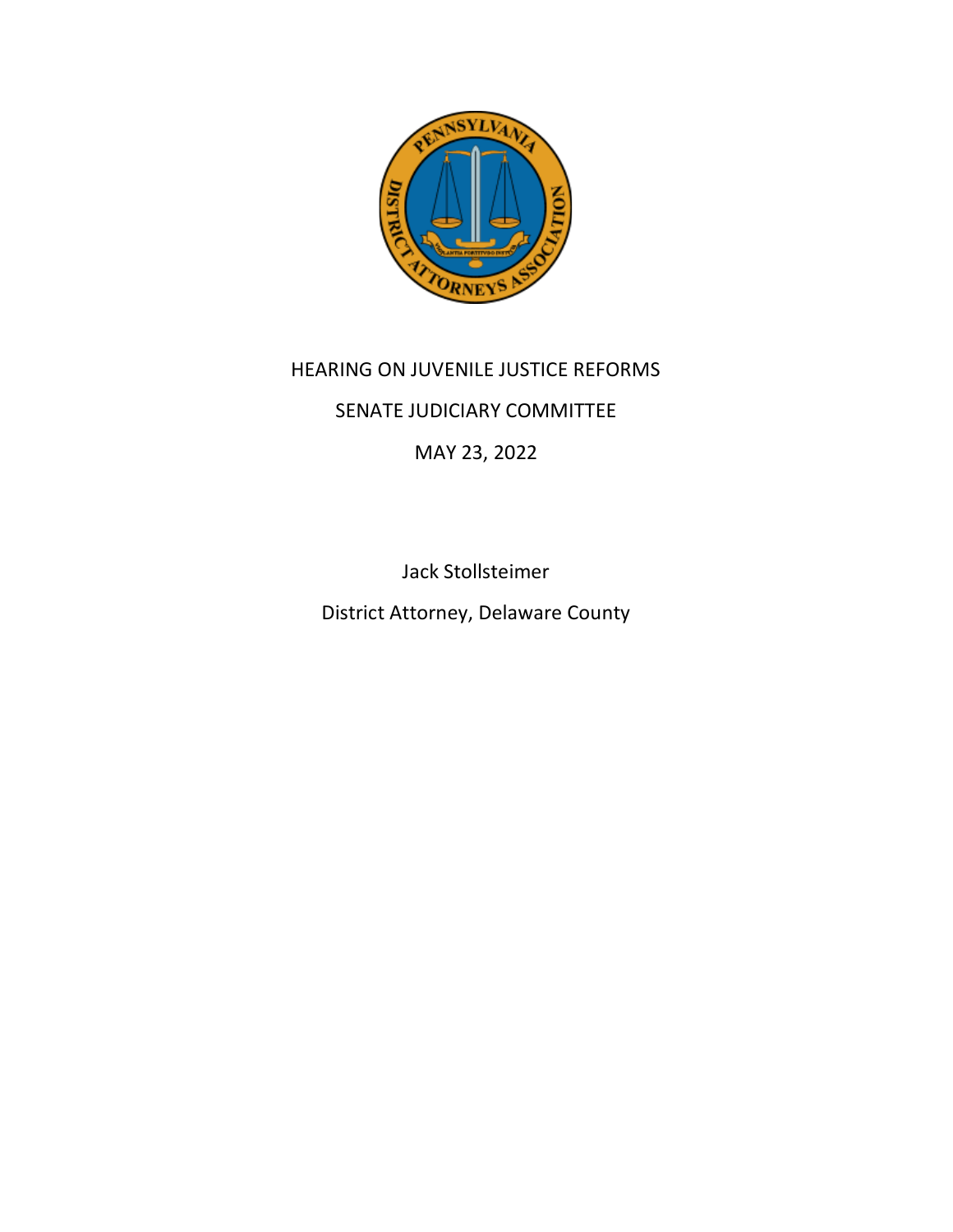Good Morning Chairwoman Baker, Chairman Santarsiero, and members of the Judiciary Committee. Thank you for the opportunity to testify before you this morning.

My name is Jack Stollsteimer, and I am the District Attorney of Delaware County. On behalf of my colleagues in the Pennsylvania District Attorneys Association, thank you for the work that you are doing to examine our juvenile justice laws and practices.

As some of you may know, issues related to the health and safety of our children is a topic of particular importance to me, and one in which I have significant professional expertise. In 2006, Governor Rendell appointed me as the Pennsylvania Safe Schools Advocate for Philadelphia, a position I held through 2009. In that position, I identified and reported on the many challenges of the Philadelphia School District's failures to report violent crimes properly. As district attorney, issues related to juvenile justice continues to be an area of tremendous importance to me.

Pennsylvania's juvenile justice system has a national reputation of being forward-thinking and thoughtful and, indeed, we know that stakeholders from throughout the country often look to Pennsylvania's system as a guide. According to the Juvenile Court Judges' Commission (JCJC), between 2009 and 2020, delinquency dispositions of new allegations fell by 65%, the delinquency disposition rate per juvenile population declined by 62%, delinquency placements declined by nearly 77%, and secure detention admissions declined by nearly 76%. In 2019, according to the JCJC, 70% of low-risk youth and 68% of first-time offenders were diverted from adjudication. Prosecutors, defense attorneys, DHS (then known as DPW), juvenile justice advocates, victim advocates, and the Macarthur Foundation all played important roles in helping to achieve these results.

Collaboration among all the stakeholders in the juvenile justice system has always been critically important. Chairwoman Baker, I want to thank you for the work that you have done to enact many critical reforms following the cash for kids scandal in Luzerne County. Working with such luminaries as Jim Anderson and George Mosee, the Interbranch Commission identified many important safeguards and improvements to our system.

Like everyone here, we have studied the recommendations of the Juvenile Justice Task Force Report, which takes a more critical eye toward Pennsylvania's juvenile justice system than the JCJC data reveals. We whole heartedly agree with the Task Force's conclusion that we should continue to work to appropriately and safely reduce the footprint of the juvenile justice system. However, we do not agree with every recommendation in the report, nor do I think that the report consistently represents how the juvenile system actually works. For example, how an offense is graded in the juvenile system holds far less importance than in the adult system because the sentencing structure is so different. Therefore, measuring results based on the crime for which an individual is adjudicated delinquent may not provide the most accurate results in the first place. Moreover, the report undercounts the percentage of cases that are diverted, in part by not including cases resolved by a consent decree.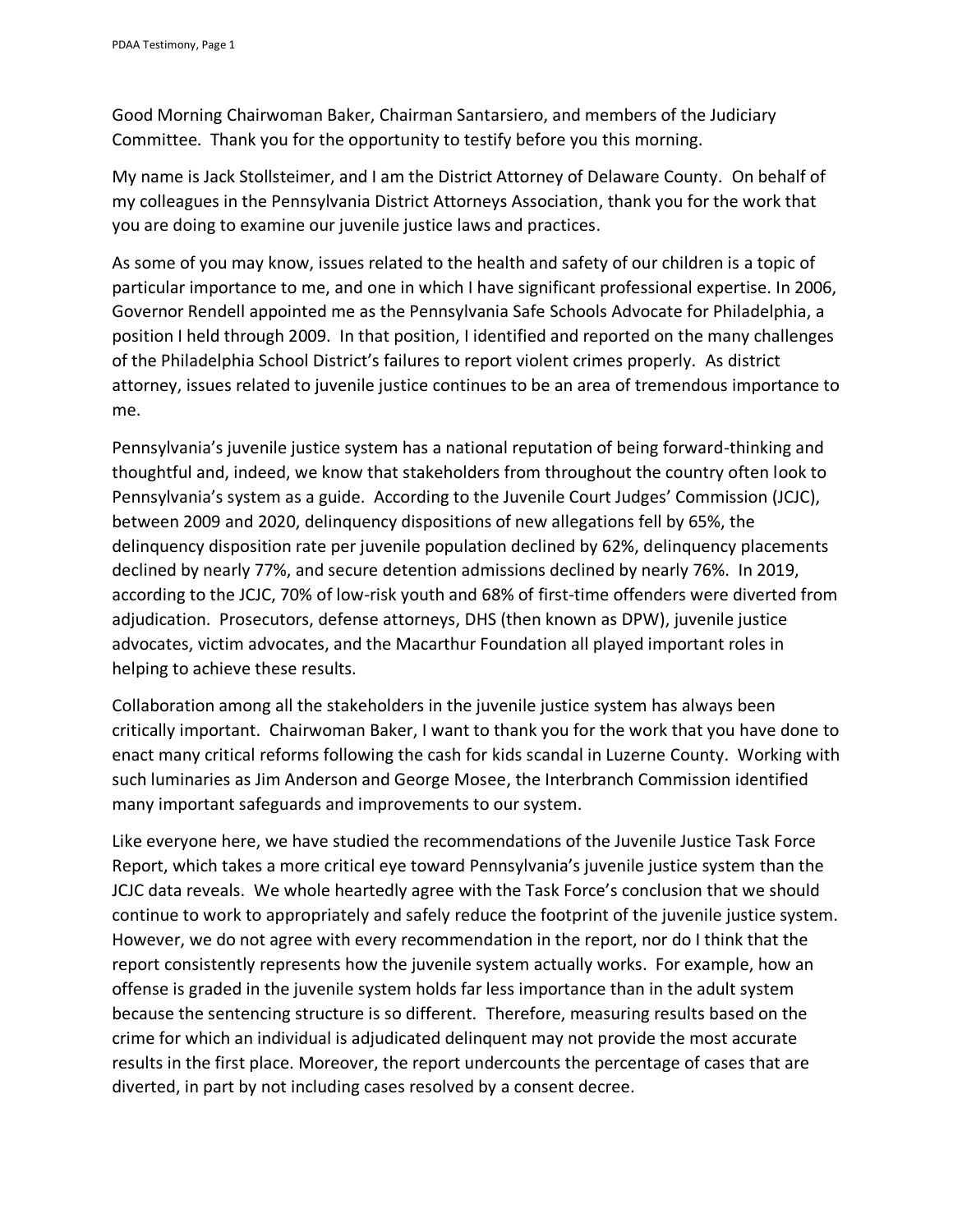But that is why discussing and analyzing the recommendations is important. The report forms an important backdrop as we collectively look at improving our juvenile justice system and contains recommendations that merit significant consideration, including those contained in the four bills you have introduced Chairwoman Baker.

The bills that Chairwoman Baker has introduced represent a serious effort to make meaningful changes. Standardizing the expungement process will appropriately reduce collateral consequences for those who became involved in the juvenile justice system. And while there have been important discussions about the inclusion of certain more serious misdemeanors in the category of crimes for which the time-period for expungement eligibility would be reduced, I believe the salient point of the legislation is the automatic filing of the petition seeking the expungement in the first place. The result will be more expungements in appropriate circumstances. Additionally, having more frequent review periods for out-of-home placements will ensure that the significant act of moving a juvenile outside of his or her home is reviewed by the courts and attorneys more often, while still retaining the discretion that juvenile court judges ought to have.

The remaining two bills focus on providing purposes to the human services code related to children and youth and providing more funding on the county level. The purposes set forth in the legislation provide a good framework of what the goals and purposes of our system should be. And our counties need more funding to properly manage cases, dispositions, and treatment. I must note that whenever funding is contemplated for defense services, consideration should also be given to those representing the Commonwealth. In Pennsylvania, and nationally, there is a crisis: vacancies in prosecutors' offices are enormously high; experienced attorneys are seeking other opportunities, often greener pastures; and with their departure, their experience, knowledge, and perspective is lost. Our counties struggle to provide adequate budgets that allow us to pay reasonable salaries. There are other factors at play, too, including the fact that other legal departments are better able to offer work-from home options, and the stress levels in these other departments are often less. Everything I've said about prosecutors' offices applies to public defenders' offices as well. This is a burden we both share across the Commonwealth, and as you work on moving this legislation forward, I hope the larger conversation about helping counties better fund their attorneys who work within the criminal justice system can be meaningful.

We are also seeing an uptick in violent crimes committed by teens, often 16 and 17 years old. These pieces of legislation would not affect how we handle these cases at the front-end, which I appreciate. There are instances in which serious and violent behavior necessitates a more serious set of sanctions. But not in the majority of cases. Part of the thoughtfulness of this current legislative package is that it focuses on a different cohort and on the operations of the system as a whole.